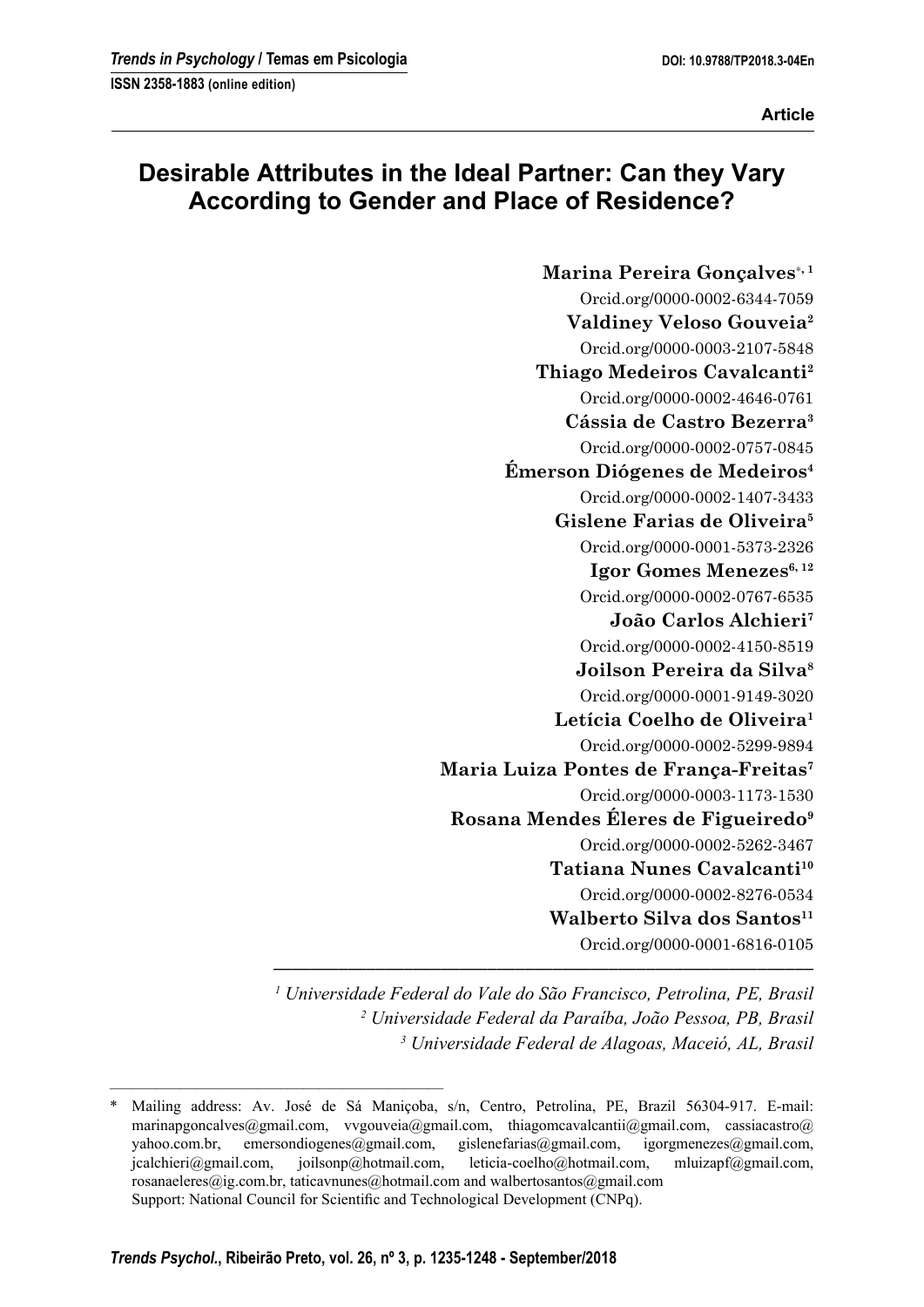**Gonçalves, M. P., Gouveia, V. V., Cavalcanti, T. M., Bezerra, C. C., Medeiros, E. D., Oliveira, G. F., Menezes, I. G., 1236 Alchieri, J. C., Silva, J. P., Oliveira, L. C., França-Freitas, M. L. P., Figueiredo, R. M. E., Cavalcanti, T. N., Santos, W. S.**

> *4 Universidade Federal do Piauí, Teresina, PI, Brasil 5 Universidade Federal do Cariri, Juazeiro do Norte, CE, Brasil 6 Universidade Federal da Bahia, Salvador, BA, Brasil 7 Universidade Federal do Rio Grande do Norte, Natal, RN, Brasil 8 Universidade Federal de Sergipe, Aracajú, SE, Brasil 9 Universidade Federal do Maranhão, São Luís, MA, Brasil 10 Universidade Maurício de Nassau, Recife, PE, Brasil 11 Universidade Federal do Ceará, Fortaleza, CE, Brasil*

> > *12University of Lincoln, United Kingdon*

#### **Abstract**

Comprehending the choice of romantic partner is important in order to minimize possible problems stemming from conflictive loving relationships. This study aimed to identify to what extent the preference for desirable attributes in an ideal partner vary according to the respondent's gender and place of residence. A total of 3,124 people from capital cities (*n* = 1,583) or towns (*n* = 1,541) of the nine states of the Brazilian Northeast region participated in the study, with a mean age of 23.6 years ( $sd = 6.72$ ) and 63.6% female. They answered the Desirable Attributes of the Ideal Partner Scale and demographic questions. Results (Manova) indicated differences in the desirable attributes in an ideal partner according to gender: the men gave greater importance to the *athletic* dimension, while the women scored higher in the *accomplished* dimension. An effect was also observed related to the place of residence, with the men living in towns presenting a higher mean score in the *traditional* dimension, whereas the women residing in this locality gave more importance to the *athletic* dimension. In conclusion, the place of residence and, above all, the gender were important in explaining the variations in preferences for attributes in an ideal partner, in agreement with the literature.

**Keywords**: Desirable attributes, ideal partner, gender, place of residence.

# **Atributos Desejáveis de Parceiro Ideal: Podem Variar Segundo o Sexo e o Lugar de Residência?**

#### **Resumo**

Compreender a escolha por parceiros amorosos é relevante no sentido de minimizar possíveis problemas decorrentes de relacionamentos conflituosos. Este estudo objetivou conhecer em que medida a preferência por atributos desejáveis de um parceiro ideal varia segundo o sexo e o local de residência das pessoas. Participaram do estudo 3.124 indivíduos residentes em capitais (*n* = 1.583) ou cidades do interior (*n* = 1.541) dos nove estados do Nordeste brasileiro, com idade média de 23,6 anos (*dp* = 6,72), sendo 63,6% do sexo feminino. Estes responderam a Escala de Atributos Desejáveis do Parceiro Ideal e perguntas demográficas. Os resultados (Manova) mostraram diferenças nos atributos desejáveis de um parceiro ideal segundo o sexo: os homens deram maior importância ao componente *atlética*, enquanto as mulheres pontuaram mais alto no componente *realizada*. Observou-se ainda efeito do lugar de residência, onde os homens residentes no *interior* apresentaram maior média no atributo *tradicional*, ao passo que as mulheres residindo nesta localidade deram mais importância ao atributo *realizada*. Concluiu-se que o lugar de residência e, sobretudo, o sexo foram importantes para explicar as variações na preferência por atributos de um parceiro ideal, na direção prevista na literatura.

**Palavras-chave**: Atributos desejáveis, parceiro ideal, sexo, lugar de residência.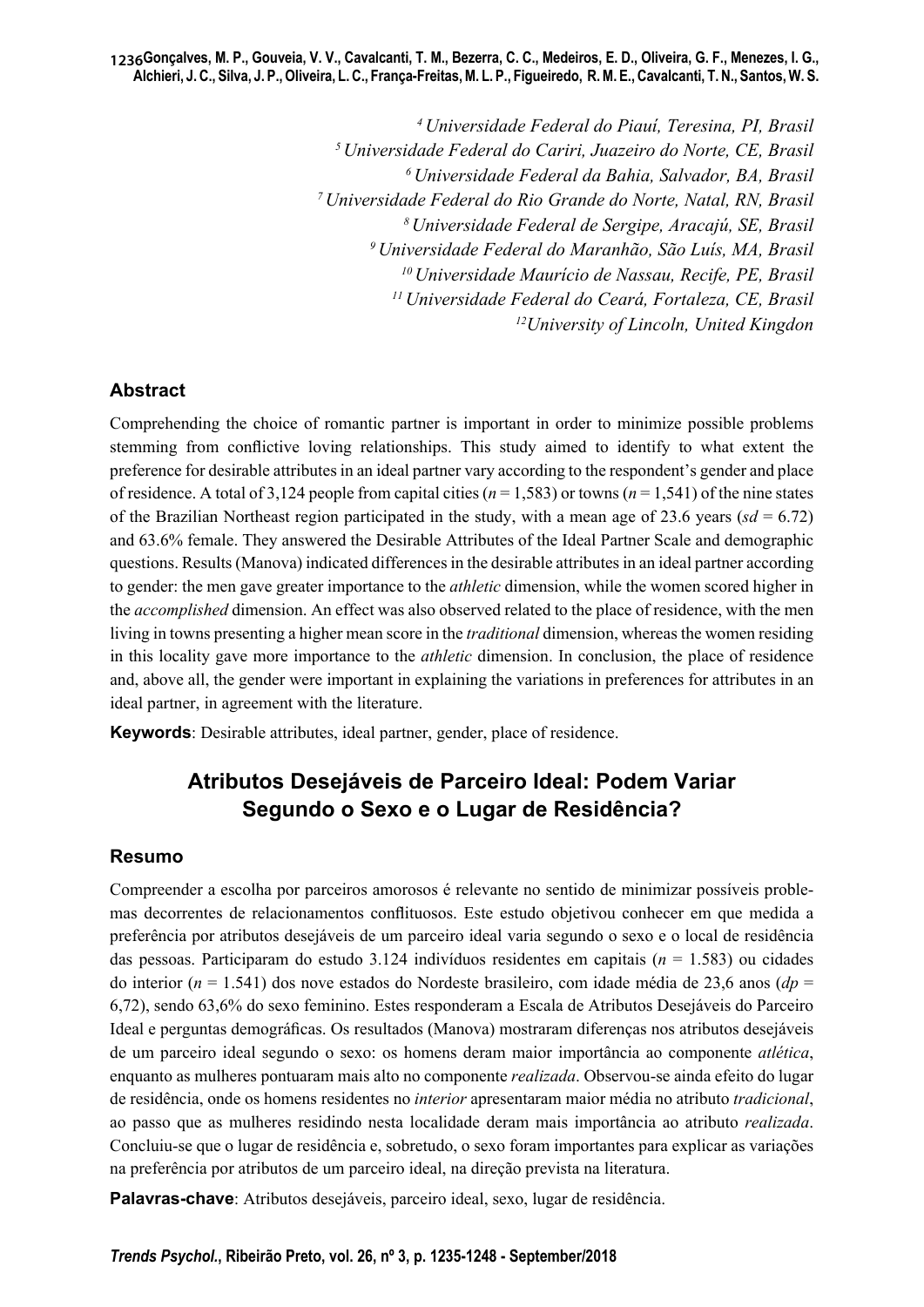# **Atributos Deseables de la Pareja Ideal: ¿Pueden Variar Según el Sexo y el Lugar de Residencia?**

### **Resumen**

Comprender la selección de parejas sentimentales es importante para minimizar los problemas potenciales que surgen de las relaciones románticas en conflicto. El objetivo de este estudio ha sido conocer en qué medida la preferencia por los atributos deseables de una pareja ideal varía según el sexo y el lugar de residencia de las personas. Participaron de la investigación 3.124 personas residiendo en la capital (*n* = 1.583) o ciudades del interior (*n* = 1.541) de los nueve estados del Noreste de Brasil, con una edad promedia de 23.6 años (*de* = 6.72), (63.6% mujeres). Éstos contestaron a la Escala de Atributos Deseables de una Pareja Ideal y cuestiones demográficas. Los resultados (Manova) indicaron diferencias en los atributos deseables de una pareja ideal según el sexo: los varones han dado mayor importancia al componente *atlético*, mientras que las mujeres puntuaron más alto en el componente *realizada*. También se ha observado efecto del lugar de residencia, en que los varones residentes en el interior dieron mayor importancia al atributo *tradicional*, mientras que las mujeres residiendo en esta localidad consideraron más importante el atributo *atlético*. Se concluyó que el lugar de residencia y, sobre todo, el sexo han sido importantes para explicar las variaciones en las preferencias por atributos de una pareja ideal, coherente con la literatura.

**Palabras clave:** Atributos deseables, pareja ideal, sexo, lugar de residencia.

Despite a decrease in the number of marriages in recent years (from 49.4% in 2000 to 42.9% in 2010), people are not moving away from having companions, as there was also an increase in domestic partnerships (from 28.9% in 2000 to 36.4% in 2010; *Instituto Brasileiro*  de Geografia e Estatística [IBGE], 2010). However, coupled with the increase in domestic partnerships, there has also been an increase in the number of divorces in recent years in Brazil, from 1.7% in 2000 to 3.1% in 2010, some of which were non-consensual (litigious), in which it was usually the woman that requested it, claiming betrayal as one of the main causes. More recent data indicate a 161.4% increase in divorces over one decade, from 130,500 (2004) to 341,100 (2014; IBGE, 2014). Such data suggest that intimate relationships occupy a prominent place in people's lives, with problems related to conjugality becoming increasingly evident. This may be due to legal provisions that have made marriage and divorce less bureaucratic, or due to affection having gained a prominent role in the maintenance or dissolution of these relationships (Ferraz, Leite, & Leite, 2011).

Barbosa (2008) highlighted that, among the diversity of patients who seek psychotherapeutic help, there are often direct or indirect reports of difficulties associated with relationships with the other person, with romantic love and with sexuality. It must be emphasized that love is not an invention of Western society, since people of all cultures have the chance to experience this feeling and attribute specific words to it, indicating that love, with its key components of commitment, intimacy and passion, is inevitable in the human experience and is within the reach of all (Andrade, 2011; Buss, 2003; Cassepp-Borges, 2010; Gouveia, Carvalho, Santos, & Almeida, 2013; Sternberg & Weis, 2006). It can be said then that motivation or sexual interest (or even company) can be the first steps towards the beginning of a loving relationship, highlighting the relevance of this theme.

This subject has attracted the attention of researchers of diverse areas, such as Sociology, Anthropology and Biology, being in the scope of Psychology, especially Evolutionary Psychology (e.g., Buss, 1989, 2003, 2007; Castro & Lopes, 2011; Kamble, Shackelford, Pham, & Buss, 2014; Perilloux, Fleischman, & Buss, 2011; Sbruzzi, 2009) and Social Psychology (e.g., Furnham, 2009; Little, Jones, DeBruine, & Caldwell, 2011; Myers, 2005). In general, these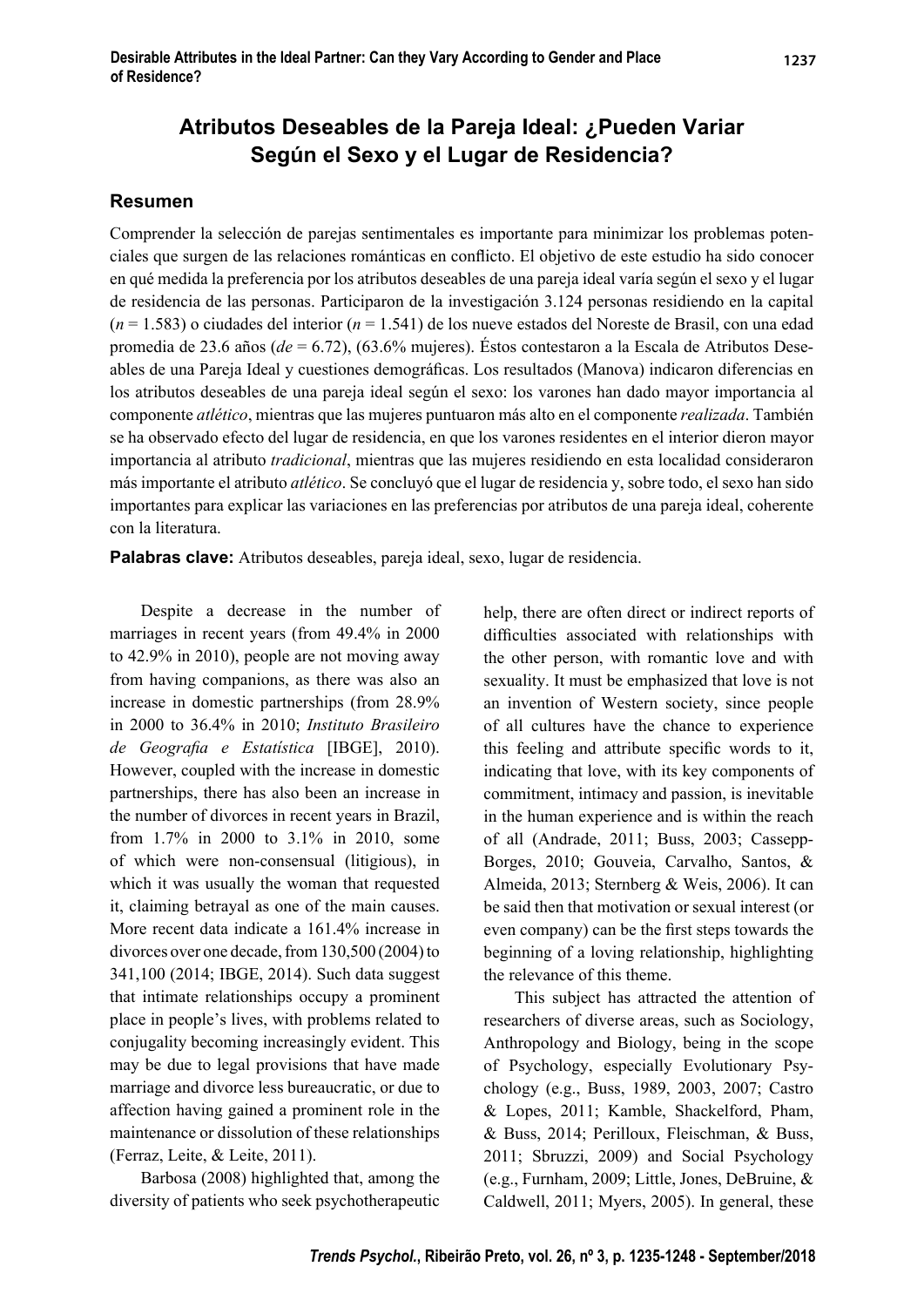researchers sought explanations for how people choose their partners, based on a variety of variables, such as genetics, personality traits, religion, political ideology, and schooling.

In view of the above, understanding how loving relationships are configured has been one of the interests in Psychology. Particularly, attempts have been made to identify the process of choosing a partner, that is, what people look for in the other with whom they intend to maintain a loving relationship. Buss (1989, 2003) has been trying to answer this question for two decades, with his research consisting of identifying whether, in fact, people's choices of their partners are a product of human evolution, with it being more likely to identify similar findings regarding intimate relationships in different countries. One of his most cited studies on partner selection was conducted in 37 countries, aiming to identify the differences between the sexes in the preferences that guide the human sexual relationship, considering evolutionary concepts of parental investment, sexual selection, reproductive capacity and sexual asymmetries (Buss, 1989). In Brazil, this author identified that men gave more importance to good appearance, while women accentuated sociability as a more desirable characteristic in the partner.

It is important to comprehend intimate relationships between people, especially seeking to identify how individuals choose their partners. This can influence many facets of life, such as work, study and leisure. In this direction, a literature search was performed aiming to identify studies carried out in this area. In the international context, by introducing the term "desirable attributes" in the APA PsycNET<sup>TM</sup> database, 22 texts were found. However, only four referred directly to desirable attributes in a partner. A new search was performed considering the term "romantic partner", which produced 35 publications, 13 of which dealt specifically with romantic relationships. In the national context, using the same terms in Portuguese (i.e., *atributos desejáveis* and *parceiro romântico*) in the PEPSIC database, only one text with a similar theme appeared (Guedes & Asunción, 2006). The same search in SciELO revealed nine texts, however, only one was of interest, which evaluated the relationship between desirable partner attributes and human values (Gouveia et al., 2010). Finally, conducting the search in Google Scholar, with the same terms, 80 publications were identified, however, only one was related to the topic, this being a duplicate of the one previously cited.

In conclusion, these findings indicate that in the Brazilian context there are still few studies regarding the attributes of the ideal partner in romantic relationships (Castro & Lopes, 2011; Gomes, 2011; Gouveia et al., 2010), although some can be found that consider the strategies men and women employ to choose their partners (Castro, Hattori, & Lopes, 2012), expectations related to desirable partners (Castro, Hattori, Yamamoto, & Lopes, 2013), partner ideation (Hattori, Castro, & Lopes, 2013) and social perception with the romantic partner (Castro, Hattori, Yamamoto, & Lopes, 2014; Mafra, Castro, & Lopes, 2015; Mafra & Lopes, 2014). However, as previously noted, it may be useful to identify what people prefer about the attributes they consider to be ideal in their partners, and whether these preferences have some relation to the gender of the person choosing or evaluating the partner.

# *Gender Differences and Desirable Attributes in the Ideal Partner*

The explanation for the differences between men and women can be found in the evolutionary past, when both lived specific roles (Buss, 2003). Thus, the pressures exerted by selection may not have been the same on either sex. This led to the evolution of various types of affective and cognitive specialization, because what was convenient for one gender might not be for the other. Allied to biological aspects, social and cultural issues have also been relevant in determining the behavioral patterns that men and women began to adopt in life in society throughout the ages. Therefore, it is assumed that men and women differ in their way of thinking, feeling and behaving, which, presumably, influences the preference and choice of a partner with whom one intends to maintain a loving relationship. Thus, it is important to recognize that there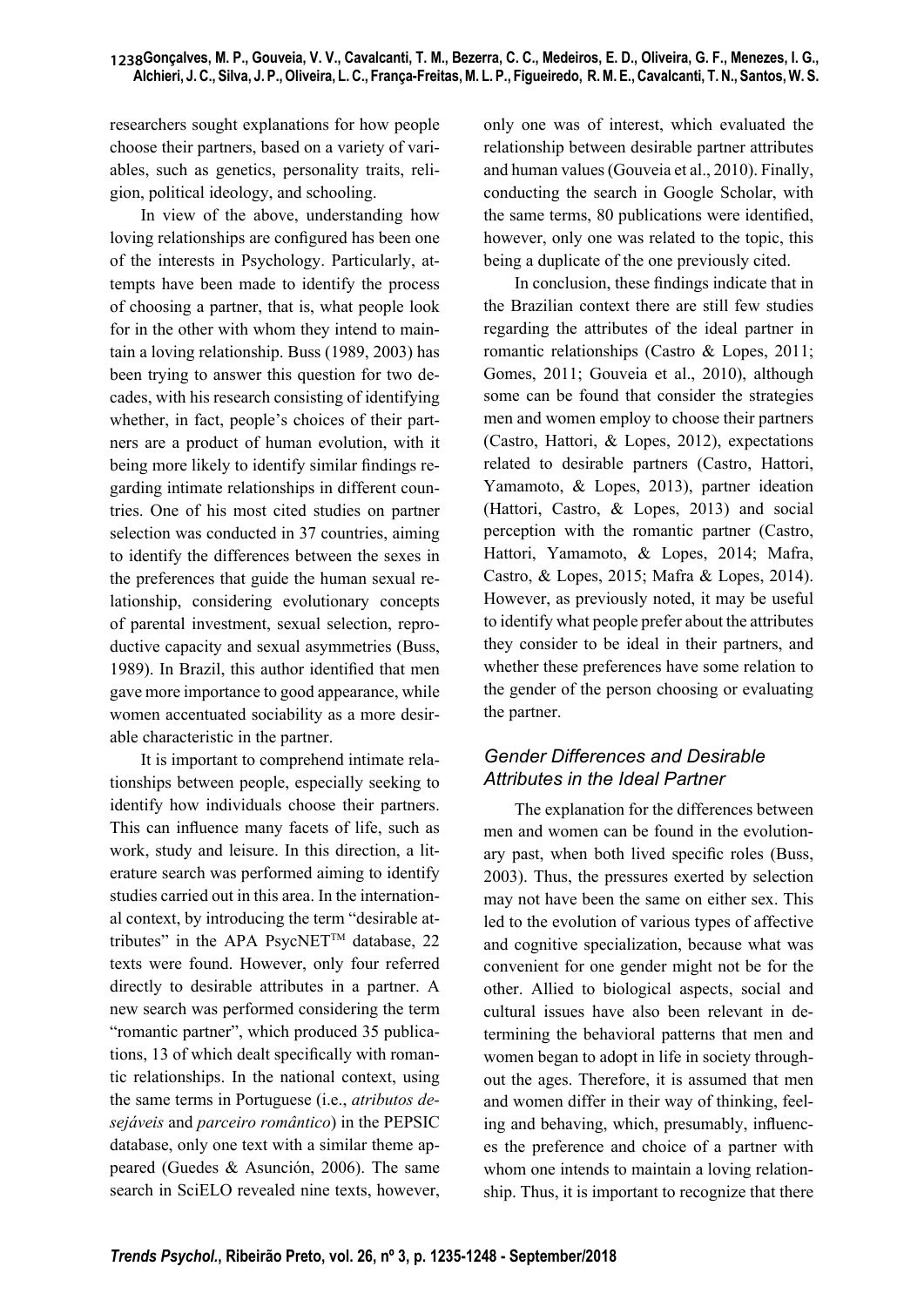is a relationship between gender and attributes of an ideal partner (Burriss, Welling, & Puts, 2011; Meltzer, McNulty, Jackson, & Karney, 2014).

In Trivers's (1972) *parental investment model*, preferences for a partner would be affected by reproductive biology, focusing on the investment made in the offspring. Women, having a limited number of offspring, tend to invest more in each of them, choosing partners with the capacity for gathering resources who can maximize the chances of their offspring surviving. On the other hand, men, who can potentially impregnate a large number of women at the same time, mainly consider visual signs (e.g., youth, physical attractiveness), which may indicate the ability to reproduce. In the course of evolution men have shown more interest in the variety of sexual partners than women, ensuring greater dissemination of their genes (Kokko & Jennions, 2012).

In this sense, Feingold (1992) did a search for studies with this theme, using the keywords "mate selection", "dating" and "interpersonal attraction" and then compared the results of men and women in the preferences given in relation to some desirable attributes measured both from studies with questionnaires and through analysis of the content of personal advertisements. The results indicated that women rated attributes such as *socioeconomic status* and *ambition* higher than men. However, no differences were found between the sexes regarding the preference for characteristics unrelated to the survival of offspring, such as, for example, *sense of humor* and *personality*.

Similarly, Buss (2007) identified that, for long-term relationships, the woman chooses the partner who demonstrates more resources to invest in her and her children, as well as one who has the ability to protect them physically and that shows potential for being a good parent. Corroborating these findings in the Brazilian reality, Silva et al. (2005) conducted a study in the state of Rio de Janeiro with 225 women aged between 31 and 60 years, mostly married or cohabiting, aiming to identify the attributes they considered important for an ideal partner. Among the attributes that the women did not consider important were *physical appearance* and *sexual inter-* *course*. The most important attributes included being *good-natured*, *sincere*, *faithful*, and *conversant*, followed by, although to a lesser extent, the partner being *understanding*, *caring*, *intelligent*, *hardworking*, *sharing household chores*, and *having a social life*. There is also evidence that women of today, especially those working in the labor market, are more demanding with regard to male behavior, whether in the social, affective, sexual or professional areas (Perlin & Diniz, 2005).

There are, however, characteristics or attributes that seem to be common to both sexes in searching for a partner, such as *kindness*, *intelligence*, *understanding*, *gentleness*, and *emotional stability* (Buss, 2003; Verweij, Burri, & Zietsch, 2014). In general, it is estimated that such attributes can act as positive predictors for dealing with children in the face of danger, adapted socialization practices and the ability to perceive change, which would be evolved characteristics of what might be considered to be a good partner.

Based on the perspective of social learning, Little et al. (2011) indicated that partner preferences can be generalized in a given population, suggesting that certain attributes may become desirable for people of a particular group, so that they would "copy" the preferences of individuals who demonstrate high social status. Buss, Shackelford, Kirkpatrick, and Larsen (2001), seeking to verify changes in the attributes desirable in a partner over the years, found that for men and women there seems to have been an overall increase from 1939 to 1996 in the assessment of *mutual attraction*, *love*, *education*, *intelligence*, *sociability* and *good looks*. In contrast, there was a general decrease in the assessment of *refinement, cleanliness, and <i>chastity*, regardless of the gender of those who chose.

Buss et al. (2001) further indicated that, in addition to changes occurring for both sexes, some generational changes appeared to have been unique to a particular gender. Furthermore, for men there was an overall increase in valorization of an *educational formation* similar to their own and of a good *financial situation* perspective, while there was a global decrease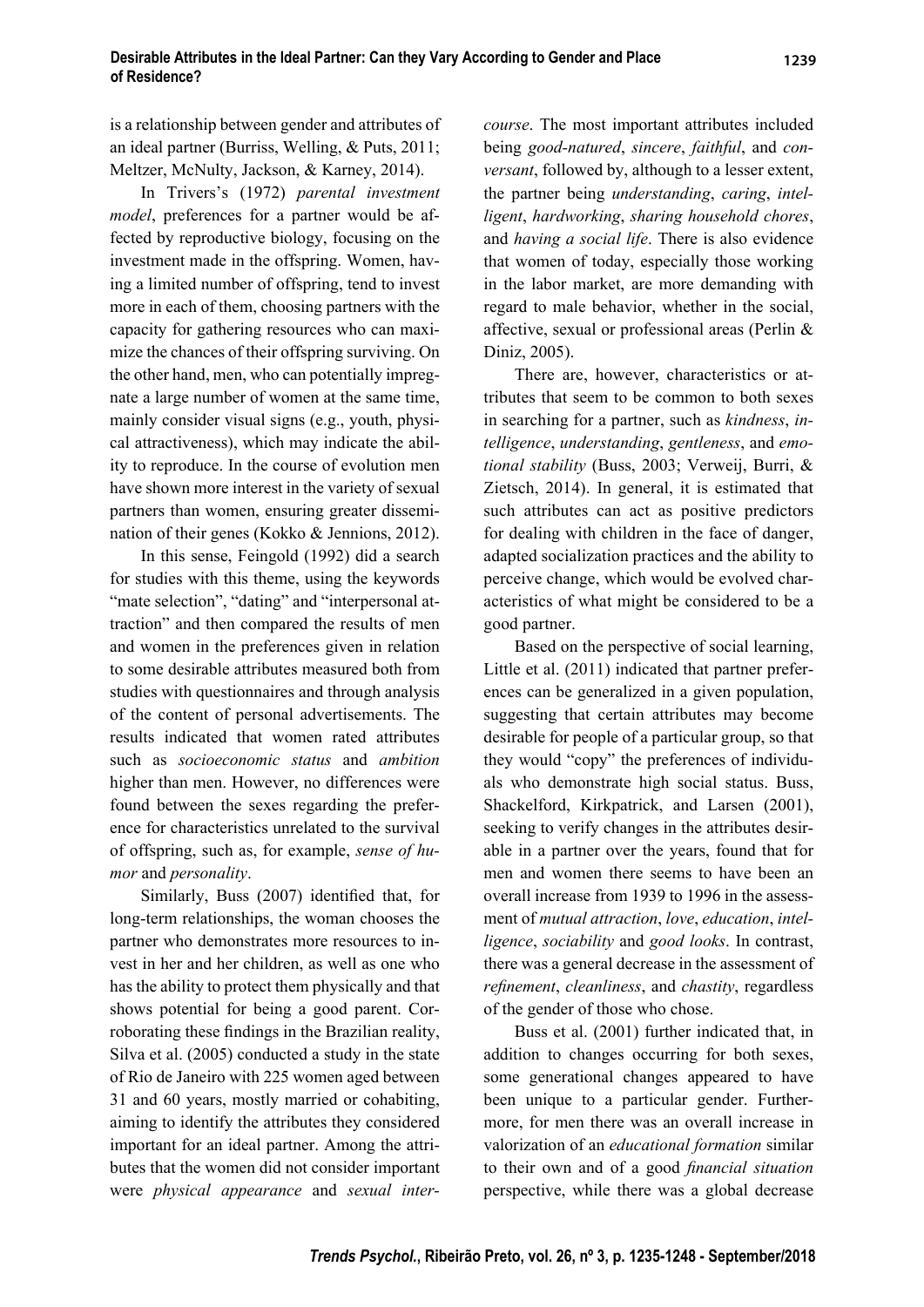in the evaluation of *good cook* and *housewife*. On the other hand, for the women there was a global decrease in the assessment of *ambition* and *diligence*. However, there was convergence between the men and women in their ordering of the importance of different *mate qualities* over the previous three decades. In spite of these changes, men from 1939-1996 placed more importance than women on *physically attractive* partners, and women indicated more importance than men in partners with *good financial prospects*, with these gender differences seeming to transcend cultures and generations (Buss, 1989). Stability of gender differences, coupled with the relative convergence between the sexes in companion preferences in the middle of the last century, suggests the value of an interactionist approach that contemplates evolutionary and cultural factors.

# *Desirable Attributes in the Ideal Partner in Northeast Brazil*

One way to understand differences between national and regional cultures is to consider the orientations of cultural variation, such as individualism and collectivism (Hofstede, 1984; Triandis, 1995). According to Gouveia and Clemente (2000), *individualism* describes a type of orientation in which, in the interpersonal scope, individuals are considered as discrete, autonomous, self-reliant and respectful of the rights of others. These authors add that, from the social point of view, such individuals are conceived as abstract and universal entities; their status and roles are defined by their successes (e.g., educational, economic) and their interaction with others is based on rational principles, such as equality and fairness (justice). These authors describe *collectivism* as emphasizing the common good and social harmony above individual interests; with each person encouraged to put the interests of the group ahead of their own. In relation to social aspects, duties and obligations are prescribed by roles, where individuals lose prestige if they fail to fulfill them, with the social order maintained when each person fulfills their roles and duties. Institutions are an extension of the family, with legal paternalism and moralism (i.e., institutionalized moral values) being imperatives.

In individualistic cultures, people with similar goals take part in their respective groups. In these contexts, each person is encouraged to be autonomous, self-directed, unique and assertive, and to value intimacy and freedom of choice. Conversely, in collectivist cultures, people are encouraged to suppress some of their individualistic and hedonistic desires. As a result, interdependence, social support, common destiny and compliance are some of their most important aspects. As a whole, that is, in terms of region, the Northeast is evidently more collectivist than individualist (Gouveia & Clemente, 2000; Hofstede, De Hilal, Malvezzi, Tanure, & Vinken, 2010). However, it is estimated that there is also some internal variation; People living in urban areas are more individualistic, while those living in rural areas are more collectivistic (Hofstede, 1984, 1991; Triandis, 1995), and these variations of types of orientation may have an impact on the attributes that are appreciated in an ideal partner.

Some studies related to the desirable attributes of an ideal partner have been carried out in the Brazilian Northeast. For example, Gouveia et al. (2010), with a sample from the general population (*n*=421) of João Pessoa (Paraiba), with an mean age of 25 years, verified that women value the *social* dimension more in choosing a partner, while men appreciated *physical appearance*  more. Similarly, also with a sample of the capital of Paraiba  $(n=205)$ , Gomes (2011) verified that the men gave more emphasis to the *athletic* dimension and the women to those denominated as *affectionate* and *hard working*. Therefore, the men prioritized the reproductive capacity of the potential partner, while the women appreciated attributes of family orientation, as well as those that referred to the possibility of gain, resources and material goods (Buss, 2003, 2007; Gouveia et al., 2010).

The studies about the choice of the ideal partner in the Brazilian Northeast have been carried out in the same city, this being the capital city, with no study comparing residents of capital cities with those of the towns of the state,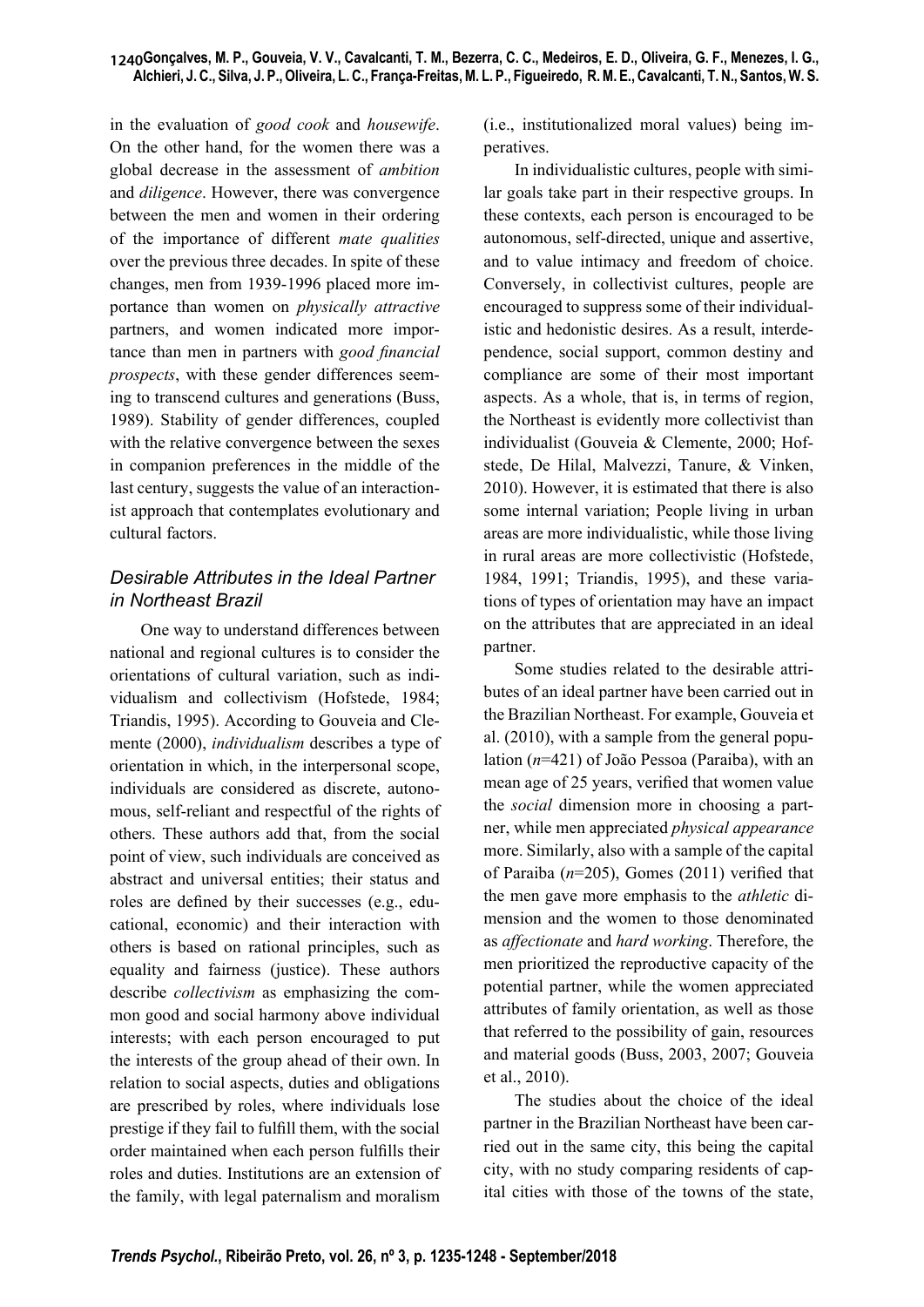which motivated the present study. The main aim was to identify what attributes men and women prioritize in an ideal partner and whether their choices vary according to their place of residence (capital city or town), considering people from the Northeast. Based on the aims described above, some hypotheses regarding differences between men and women in the choice of partner were formulated:

*Hypothesis 1.* Men and women will differ in the importance attached to the desirable attributes of the ideal partner.

*Hypothesis 1.1.* Men will attach more importance than women to attributes that highlight the physical and reproductive qualities (*athletic* dimension) of their ideal partner.

*Hypothesis 1.2.* Women will attach more importance than men to attributes that highlight social qualities (*affective* dimension) of their ideal partner.

*Hypothesis 1.3.* Women will attach more importance than men to attributes that highlight possibilities of gain, resources, and material goods (*accomplished* dimension) of their ideal partner.

*Hypothesis 1.4.* Men of the towns will give more importance to attributes that portray more traditional aspects (*traditional* dimension) of their ideal partner than those of the capitals cities.

*Hypothesis 1.5.* Women of the towns will attach more importance to attributes that highlight possibilities of gain, resources, and material goods (*accomplished* dimension) of their ideal partner than the women of the capital cities.

### **Method**

#### *Sample*

A total of 3,124 people from all Northeastern Brazilian states participated in this study, 10.6% from Alagoas, 10.0% from Bahia, 12.1% from Ceará, 10.8% from Maranhão, 12.7% from Paraíba, 11.3% from Piauí, 11.0% from Pernambuco, 10.0% of Rio Grande do Norte and 11.5% from Sergipe. This included residents of capital cities  $[n=1,583 (50.7%)]$  and of towns of the states  $[n=1,541 (49.3\%)$ ] and their ages ranged from 18 to 73 years (*m*=23.6, *sd*=6.72). Only those who declared themselves to be heterosexual were considered, with the majority being female (63.6%) and university students (83.4%), 53.9% of whom said they were in a steady relationship (dating, engaged, married Or cohabiting) at the time the study was performed. It was therefore a convenience sample (non-probabilistic), with the participation of the people invited, who agreed to participate.

#### *Instruments*

The participants responded to a booklet containing demographic questions (age, place of residence, occupation, sexual orientation, sex and relationship status) and three instruments that were part of a larger research project, among which the one that was the focus of this study: *Desirable Attributes of the Ideal Partner Scale.* This scale was designed by Gouveia, Gonçalves, Gomes, Freires, and Coelho (2014) and is composed of 20 attributes that describe a person with whom one intends to have a life in common. Each item represents an attribute, answered on a five-point scale, ranging from 1 (Not important) to 5 (Extremely important). By means of exploratory and confirmatory factor analyzes, Gouveia et al. (2014) observed that these attributes were grouped into five components (Cronbach's alpha and attributes in parentheses): affection ( $α$ = 0.80; caring, good character, kind and companionable), traditional ( $\alpha = 0.61$ ; from a good family, sensitive, homely, faithful), *athletic* (α = 0.80; sexy, healthy, good shape, beautiful), *social* ( $\alpha$  = 0.68; attentive, determined, tolerant and gentle) and *accomplished* ( $\alpha$  = 0.60, studious, educated, successful and decided).

#### *Procedure*

1

Firstly, researchers from different Northeastern states, residents or working in state towns or capital cities, most of them teachers of public and/or private higher education institutions, were contacted and asked to collaborate with the data collection<sup>1</sup>.

The interested reader can contact one of the authors for access to the information on the gender and marital status of the participants by state.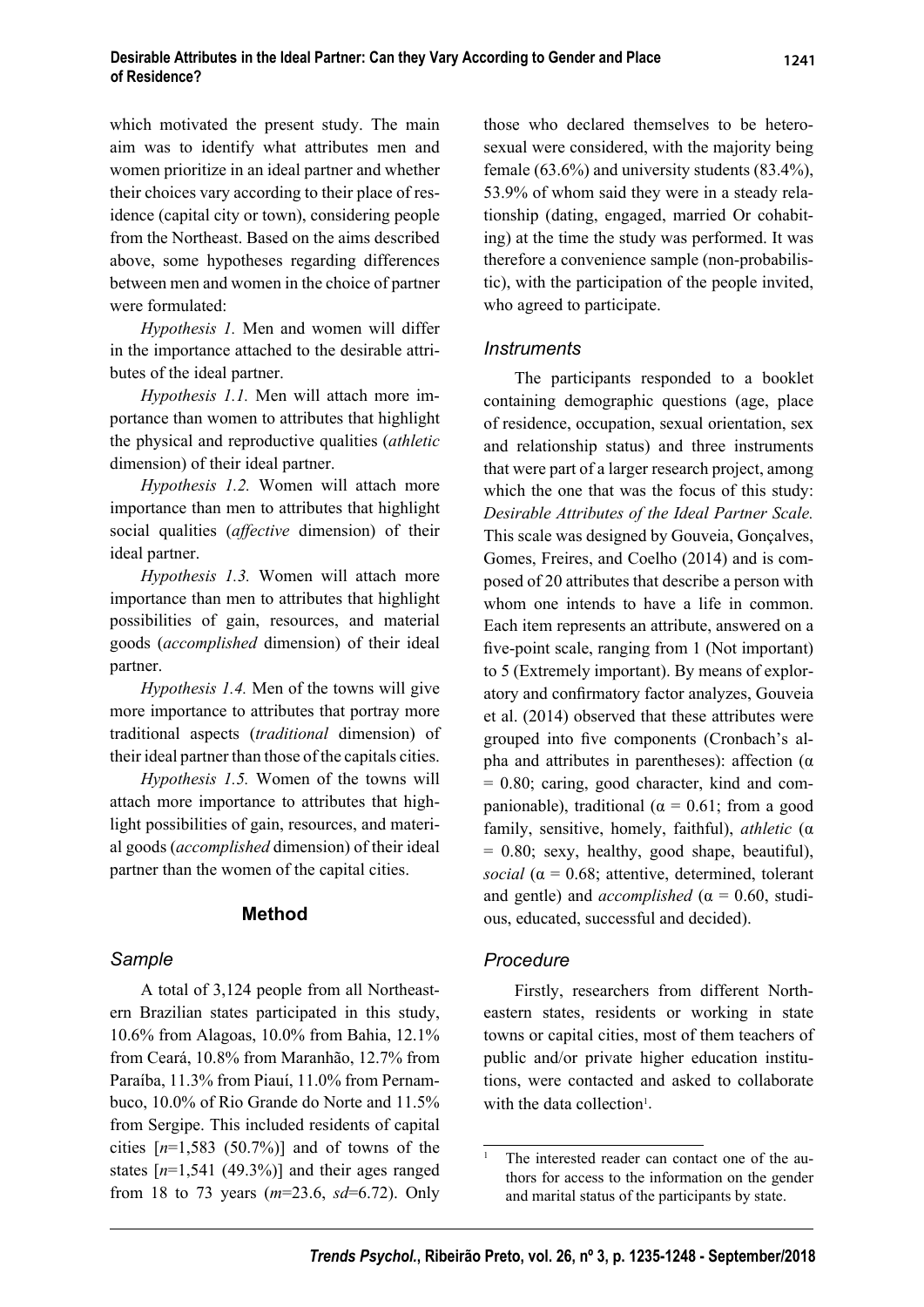After their acceptance, the questionnaires were sent through the post, including the instructions for the collection, which could be done in the classroom with the individual participation of the respondents. All were informed of the anonymous and voluntary nature of their collaboration in the study and they needed to previously sign the consent form that stated the aims of the project and that they could leave the study at any moment without penalty. Ethical procedures for research with human subjects were followed, according to Resolution 466/12 of the National Health Council (approved under CEP/HULW No. 257/10). On average, 15 minutes were sufficient to complete the study participation.

# *Data Analysis*

Data were tabulated and analyzed using the PASW (version 18) program. In addition to descriptive statistics (mean, standard deviation and frequency) for characterization of the participants, multivariate analyzes of variance (Manova) was performed to identify the effects of the gender and place of residence of the participants on the dimensions of desirable attributes in the ideal partner.

# **Results**

Initially, an attempt was made to verify differences between men and women regarding the importance of the desirable attributes in the ideal partner. A Manova was performed, considering gender as the antecedent variable and the dimensions of desirable attributes in the ideal partner as the criterion. The results of this analysis corroborated the variability in the scores of the participants regarding the prioritized attributes, according to their gender [Wilks' lambda = 0.84; *F* (5, 3,111) = 122.44, *p* <.001; *n² =* 0.16]. Details related to this are presented in Table 1 below.

#### **Table 1**

|  |  |  |  |  |  |  |  |  | Gender and Desirable Attributes in the Partner in the Brazilian Northeast |
|--|--|--|--|--|--|--|--|--|---------------------------------------------------------------------------|
|--|--|--|--|--|--|--|--|--|---------------------------------------------------------------------------|

|                   |                  | Groups |                  |      |        |          |                  |                |
|-------------------|------------------|--------|------------------|------|--------|----------|------------------|----------------|
|                   | Men              |        | Women            |      |        |          |                  |                |
| <b>Attributes</b> | $\boldsymbol{m}$ | sd     | $\boldsymbol{m}$ | sd   | $\,F$  | df       | $\boldsymbol{p}$ | $\overline{d}$ |
| Affectionate      | 4.5              | 0.48   | 4.7              | 0.40 | 48.60  | 1/3, 117 | .001             | 0.25           |
| Sociable          | 4.2              | 0.56   | 4.3              | 0.51 | 45.85  | 1/3, 117 | .001             | 0.24           |
| Traditional       | 3.5              | 0.69   | 3.7              | 0.64 | 14.65  | 1/3, 117 | .001             | 0.14           |
| Accomplished      | 3.7              | 0.68   | 3.8              | 0.62 | 38.72  | 1/3, 117 | .001             | 0.22           |
| Athletic          | 3.3              | 0.84   | 2.7              | 0.83 | 346.85 | 1/3, 117 | .001             | 0.69           |

According to Table 1, the men only presented a higher mean ( $m = 3.3$ ,  $sd = 0.84$ ) than the women ( $m = 2.7$ ,  $sd = 0.83$ ) in the *athletic* dimension, which depicts physical attributes of the partner [*F* (1, 3,116) = 346.86, *p* <.001]. Regarding the *accomplished* dimension, women scored higher (*m* = 3.8, *sd* = 0.62) than men (*m* = 3.7, *sd*  $= 0.59$  [*F* (1, 3,116) = 38.72, *p* <.001]. This pattern was also observed when women were compared with men in the *affectionate* [*F* (1, 3,116) = 48.60, *p* <.001], *sociable* [*F* (1, 3,116) = 45.84, *p* <.001] and *traditional* [*F* (1, 3,116) = 14.65, *p*  <.001] dimensions.

Although the difference between men and women in prioritizing the attributes they saw as desirable in an ideal partner seemed clear, the responses of the respondents based on their place of residence still needed to be considered. In this case, a Manova was performed, having the dimensions of the attributes of the partner (affectionate, athletic, accomplished, sociable and traditional) as the dependent variables and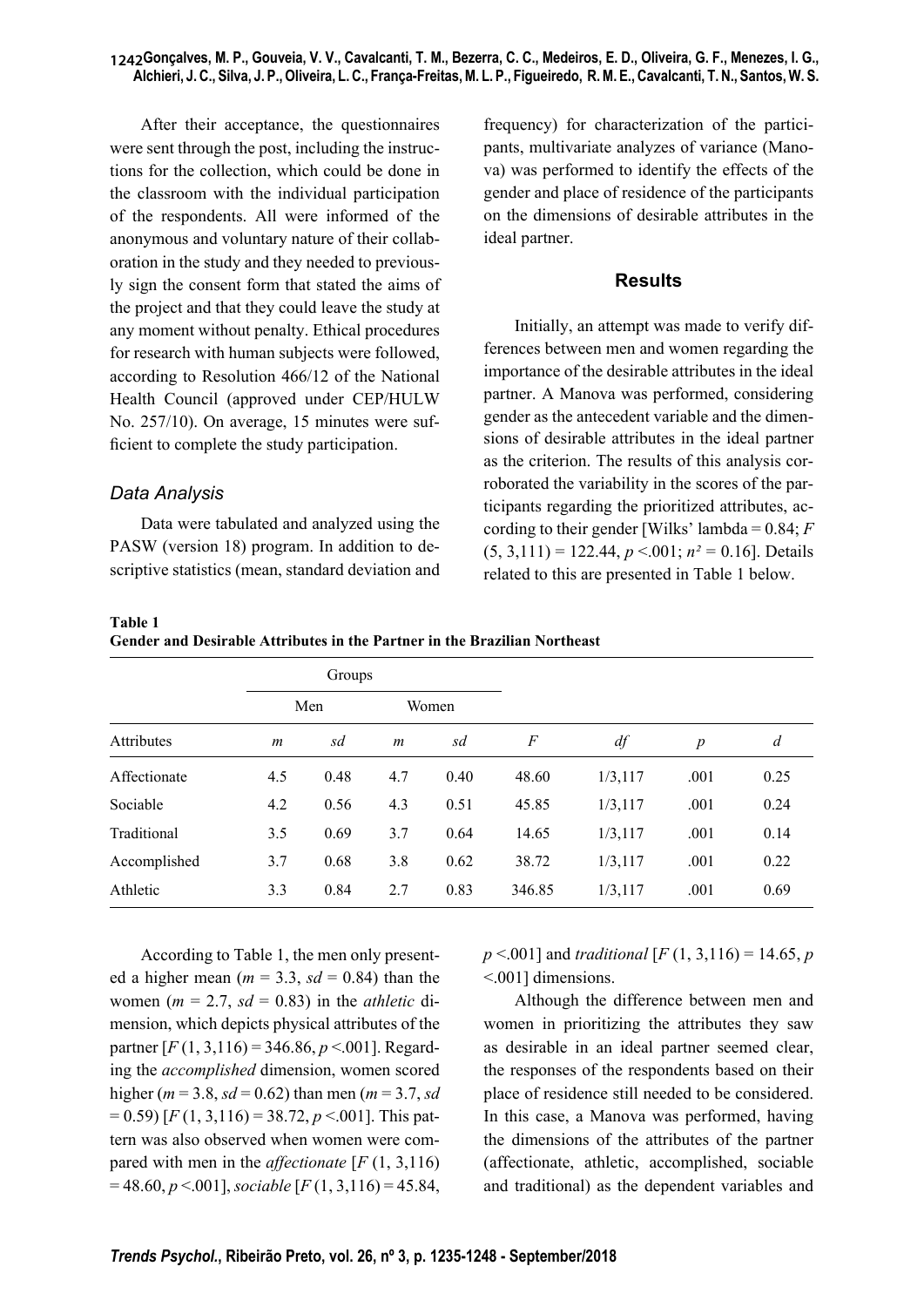the gender and place of residence (capital cities and towns of the Northeast) as the independent variables. The results indicated a multivariate

effect for the gender and place in which the participants resided [Wilks' *lambda* =  $0.01$ ; *F* (5, 3,110) = 74,471.51, *p* <.001; η*²* = 0.99), with the details presented in Table 2 below.

| Desirable Attributes in the Partner according to Sex and the Place of Residence |                |      |                |      |                |       |                 |                |                     |                |          |          |       |
|---------------------------------------------------------------------------------|----------------|------|----------------|------|----------------|-------|-----------------|----------------|---------------------|----------------|----------|----------|-------|
|                                                                                 | Capital        |      |                |      |                | Towns |                 |                |                     |                |          |          |       |
|                                                                                 | M              |      | W              |      |                | M     |                 | W              |                     |                |          |          |       |
| Attributes                                                                      | $\mathfrak{m}$ | sd   | $\mathfrak{m}$ | sd   | $\overline{d}$ | m     | sd              | $\mathfrak{m}$ | sd                  | $\overline{d}$ | F        | df       | $n^2$ |
| Affectionate                                                                    | 4.5            | 0.50 | 4.7            | 0.38 | 0.34           |       | 4.6 0.45        |                | $4.7$ $0.41$ $0.17$ |                | $48.60*$ | 1/3, 117 | 0.015 |
| Sociable                                                                        | 4.1            | 0.58 | 4.3            | 0.50 | 0.36           |       | $4.2\quad 0.53$ |                | 4.3 $0.52$ 0.14     |                | $45.85*$ | 1/3, 117 | 0.015 |
| Traditional                                                                     | 3.5            | 0.67 | 3.6            | 0.64 | 0.25           | 3.6   | 0.67            | 3.7            | $0.64$ 0.04         |                | $14.65*$ | 1/3, 117 | 0.005 |
| Accomplished                                                                    | 3.6            | 0.65 | 3.8            | 0.60 | 0.30           | 3.7   | 0.69            | 3.8            | 0.63                | 0.15           | $38.72*$ | 1/3, 117 | 0.012 |

Athletic 3.2 0.81 2.6 0.79 0.74 3.3 0.81 2.8 0.86 0.68 346.85\* 1/3,117 0.100

**Table 2**

*Note.*  $M =$  Men;  $W =$  Women.

 $*$   $p$  <.001.

Concerning the *affective* dimension, it was verified that the women of the capital cities ( $m =$ 4.7,  $sd = 0.01$ ) and the towns ( $m = 4.7$ ,  $sd = 0.01$ ) scored more than the men of the capital (*m* = 4.5, *sd* = 0.02) and the towns ( $m = 4.6$ ,  $sd = 0.02$ ) [*F*  $(1, 3, 113) = 5.90, p < .05$ . Similar findings were found for the *sociable* dimension, highlighting that the women, regardless of place of residence [capital city ( $m = 4.3$ ,  $sd = 0.02$ ) and towns ( $m =$ 4.3,  $sd = 0.02$ ], scored more than the men [capital ( $m = 4.1$ ,  $sd = 0.02$ ) and towns ( $m = 4.2$ ,  $sd =$ 0.02)]  $[F(1, 3, 113) = 9.17, p < 0.05]$ .

Regarding the *traditional* dimension, the men and women of the towns and the women of the capital cities scored higher than the men of the capital cities  $[F(1, 3, 113) = 7.34, p < 0.01]$ . In the case of the *accomplished* dimension, the women in both the capital cities and the towns presented higher means than the men in the capital cities and the towns  $[F (1, 3, 113) = 3.73, p]$ <.05]. Therefore, regardless of their place of residence, the women scored attributes of this dimension higher than the men. Finally, in relation to the *athletic* dimension, no differences were found according to the gender and place of residence of the participants  $[F(1, 3, 113) = 0.64]$ ,  $p = .42$ ].

### **Discussion**

In general, men and women were expected to differ in relation to the desirable attributes in the partner, which did occur, corroborating Hypothesis 1. This indicates that the preference for some attributes of what would make an ideal partner is influenced by the gender of the respondent (Buss, 1989, 2003; Gomes, 2011; Gouveia et al., 2010; Silva et al., 2005; Silva, Menezes,  $&$  Lopes, 2010). These differences may reflect strategies that have evolved over generations, but also indicate the social roles that men and women have in society (Perlin & Diniz, 2005). For example, the fact that the women gave more emphasis to the dimensions of *affectionate* and sociable attributes seems to reflect the emphasis they place on social orientation, evidencing empathetic reasoning, with more concerned for others than the men (Baron-Cohen, 2004).

It was estimated that in the Northeast region the women would be more interested in partners who portrayed affectivity and resource possibilities than the men (Hypotheses 1.2 and 1.3; Gomes, Gouveia, Silva, Coutinho, & Santos, 2013), consistent with studies in various contexts (Buss, 1989; Buss & Barnes, 1986; Hat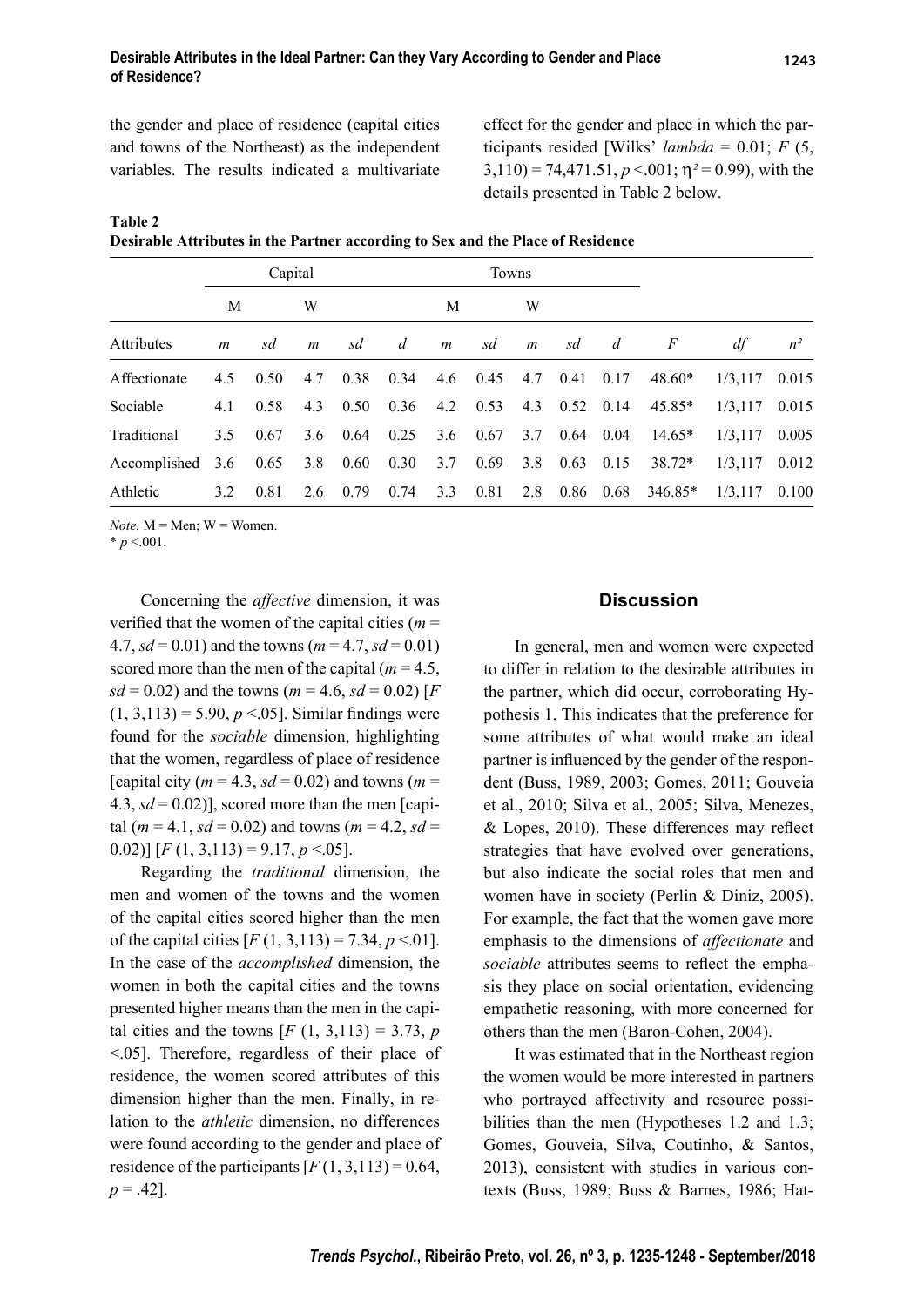field  $&$  Sprecher, 1996). However, men were expected to present a higher mean than women in attributes that portrayed a person with good physical appearance, the results agreeing with this, corroborating Hypothesis 1.1. Specifically, men gave preference to partners who demonstrate greater physical attractiveness and youthfulness, which may be indicative of their reproductive capacity (Buss, 1989, 2003; Gouveia et al., 2010; Hatfield & Sprecher, 1996).

Considering the differences between the men and women living in the towns of the states and those in the capital cities of Northeast Brazil, it was expected that the women living in the towns would present a higher mean in relation to attributes related to survival and economic stability than those living in the capital cities, reflecting the *hypothesis of scarcity* (Inglehart, 1990), which seems more prevalent in the towns of this region. Although the participation of women in the labor market has increased in towns or small cities, it still appears to be less than that among women residing in larger cities or capital cities (IBGE, 2010). According to the latest census of the IBGE, conducted in 2010, more than 30 million economically active women, that is, aged 16 or over, live in urban areas, a figure that is six times higher than those living in rural areas (around 5 million). This could lead to women with fewer resources seeking a partner with higher socioeconomic status (Sbruzzi, 2009). However, in the present study, no differences were found between women from the towns and those from the capital cities, which does not confirm Hypothesis  $1.5$ , although they presented a higher mean in this dimension than the men, which is consistent with the literature (Buss, 1989, 2003).

These results may suggest that, regardless of the social context and/or the financial dependence that women present, the search for a partner with resource possibilities is recurrent among them. This may be explained by the fact that women have more investment in the offspring, which makes it important to have a successful partner; for example, they consider it relevant to choose a partner who can commit and help them care for their children, even if they already have the financial resources to do so (Buss, 1989; Feingold, 1992; Li & Kenrick, 2006). There is also evidence that women in the contemporary world, especially those working in the labor market, are more demanding with regard to the partner (Perlin & Diniz, 2005).

In relation to the men, there was no difference between residents in the capital cities and those in the towns regarding the dimension related to *physical appearance*, however there was in relation to the dimension that portrays attributes of *tradition*. These findings suggest that, regardless of where men reside (i.e. capital cities or towns), their scores are high in the *athletic* dimension, consistent with the findings of evolutionary psychology, which highlights men's search for young, healthy-looking women, which may be indicative of greater reproductive capacity, increasing the perpetuation of their genes (Buss, 1989, 2003). It should also be noted that social-based explanations indicate that men seek attractive women to reinforce their status and power, demonstrating their ability to attract valuable partners (Michener, DeLamater, & Myers, 2005; Sibley, Wilson, & Duckitt, 2007).

Male residents of the towns presented a higher mean in the *traditional* dimension than male residents of the capital cities, confirming Hypothesis 1.4. This difference can be explained by characteristics of gender relations, perhaps evidence of greater machismo in cultures of honor, such as in the Northeast (Gouveia, Guerra, Carvalho, Sousa, & Souza, 2013), especially in the towns, where men may see women as more submissive or performing pre-determined roles. Therefore, it is possible that the men choose partners that have more traditional attributes, valuing characteristics such as "good wife", that is, a homely woman from a good family woman (Johannesen-Schmidt & Eagly, 2002; Travaglia, Overall, & Sibley, 2009), which also reinforces the collectivism characteristic of this region (Hofstede et al., 2010), emphasizing the attachment of the people to social norms and standards defined by their ancestors (Gouveia  $&$  Clemente, 2000).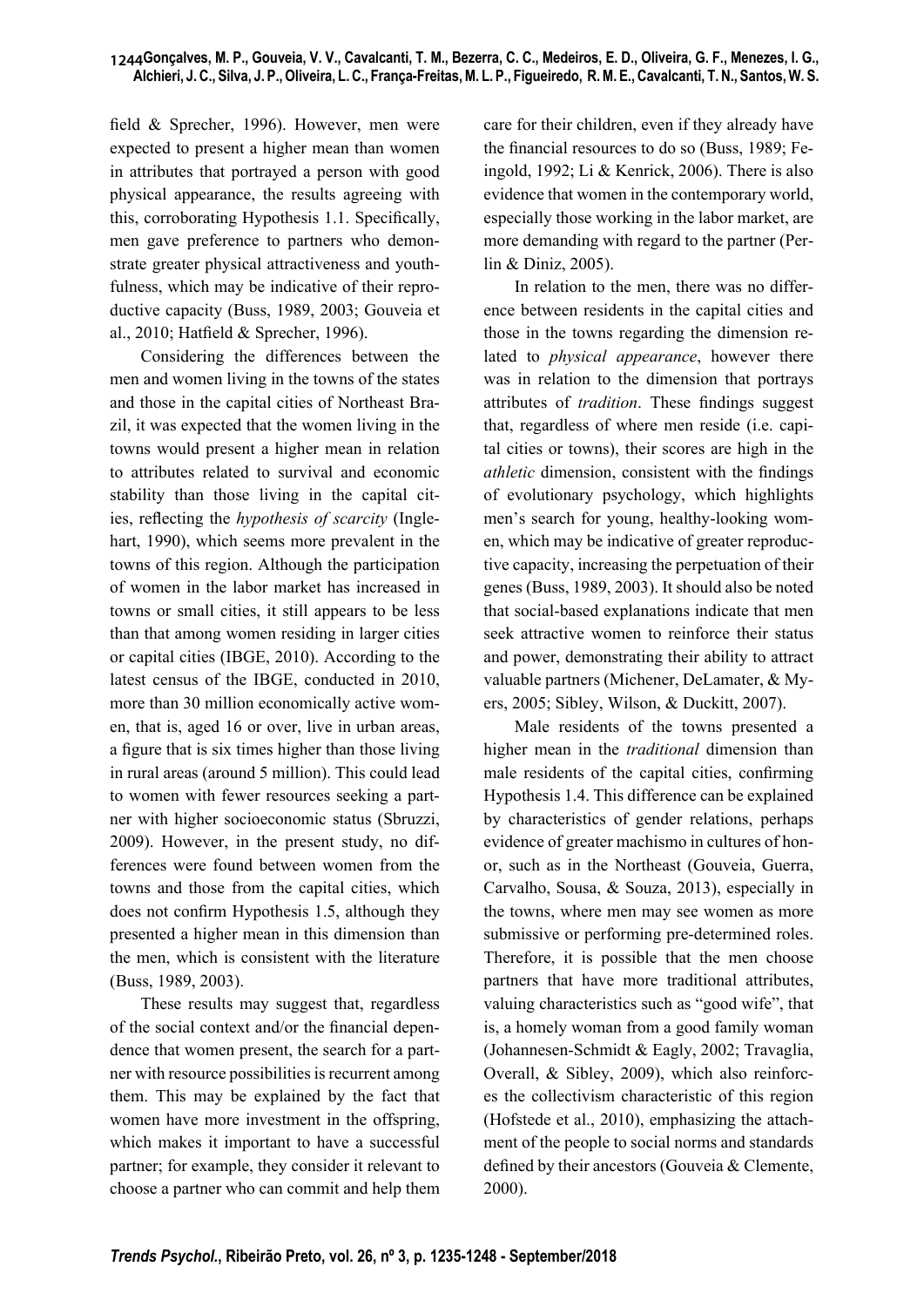Although this study achieved its main aims, it also presents potential limitations. For example, the sample was not random or representative of the Brazilian population or even that of the Northeast, since it considered university students, who are only part the inhabitants of the region. However, the number of participants seemed sufficient for the statistical analyses carried out, and the findings described were generally consistent with what has been observed in the literature (Buss, 1989, 2003; Buss & Schimitt, 1993; Castro & Lopes, 2011; Kenrich, Sadalla, Groth, & Trost, 1990; Silva et al., 2010).

The results of this study contribute to the knowledge in the area of intimate relationships. In addition, it favors thinking of potential practical applications. For example, in the context of Clinical Psychology, where there are recurring complaints about conflicting romantic relationships (Barbosa, 2008), it is imperative to identify the partner selection process in order to minimize the effects of a poorly thought out choice. This is because, according to the principle of homogamy in which the partners generally prefer in the other what they value in themselves (Buston & Emlen, 2003), the therapeutic process can help people to better understand their choices and thus avoid conflicts and frustrations arising from unsuccessful choices.

The results of this study may also be useful for marriage agencies, since it is important to rely on scientifically grounded knowledge to maximize the chances of choosing a more compatible partner (i.e. sharing beliefs, opinions, likes and dislikes), indicating the desire that people have to establish cognitive coherence (Michener et al., 2005), with the importance of similarity in loving relationships having been identified in some studies (Buss, 1989; Doosje, Rojahn, & Fischer, 1999; Figueredo, Sefcek, & Jones, 2006; Furnham, 2009; Silva et al., 2010). In addition, it also seems relevant to have measures of love styles (Cassepp-Borges, 2010).

Finally, further studies should be considered. For example, it seems important to identify to what extent values and personality traits can contribute to explain the choice of the ideal partner (Gomes, 2011; Gonçalves, 2012;

Gouveia et al., 2010). It is also relevant to know whether this choice can differ among those who were already married and divorced or became widowed. In these cases, people might have different life plans when choosing a partner for the second marriage, especially if they already had children, which could influence their choice of the new spouse (Gouveia, Vione, Milfont, & Fischer, 2015). It would also be useful to know the partner choice in the context of polyamor and virtual relationships; and, finally, to replicate the present study in other regions of the country, evaluating the vicissitudes of the choices in different cultures.

# *Authors' Contributions*

Substantial contribution in the concept and design of the study: (Marina Pereira Gonçalves; Valdiney Veloso Gouveia)

Contribution to data collection: (Cássia de Castro Bezerra; Émerson Diógenes de Medeiros; Gislene Farias de Oliveira; Igor Gomes Menezes; João Carlos Alchieri; Joilson Pereira da Silva; Letícia Coelho de Oliveira; Maria Luiza Pontes de França-Freitas; Rosana Mendes Éleres de Figueiredo; Tatiana Nunes Cavalcanti; Walberto Silva dos Santos)

Contribution to data analysis and interpretation: (Marina Pereira Gonçalves; Valdiney Veloso Gouveia e Thiago Medeiros Cavalcanti)

Contribution to manuscript preparation: (Marina Pereira Gonçalves; Valdiney Veloso Gouveia e Thiago Medeiros Cavalcanti)

Contribution to critical revision, adding intelectual content: (Cássia de Castro Bezerra; Émerson Diógenes de Medeiros; Gislene Farias de Oliveira; Igor Gomes Menezes; João Carlos Alchieri; Joilson Pereira da Silva; Letícia Coelho de Oliveira; Maria Luiza Pontes de França-Freitas; Rosana Mendes Éleres de Figueiredo; Tatiana Nunes Cavalcanti; Walberto Silva dos Santos).

# *Confl icts of interest*

The authors declare that they have no conflict of interest related to the publication of this manuscript.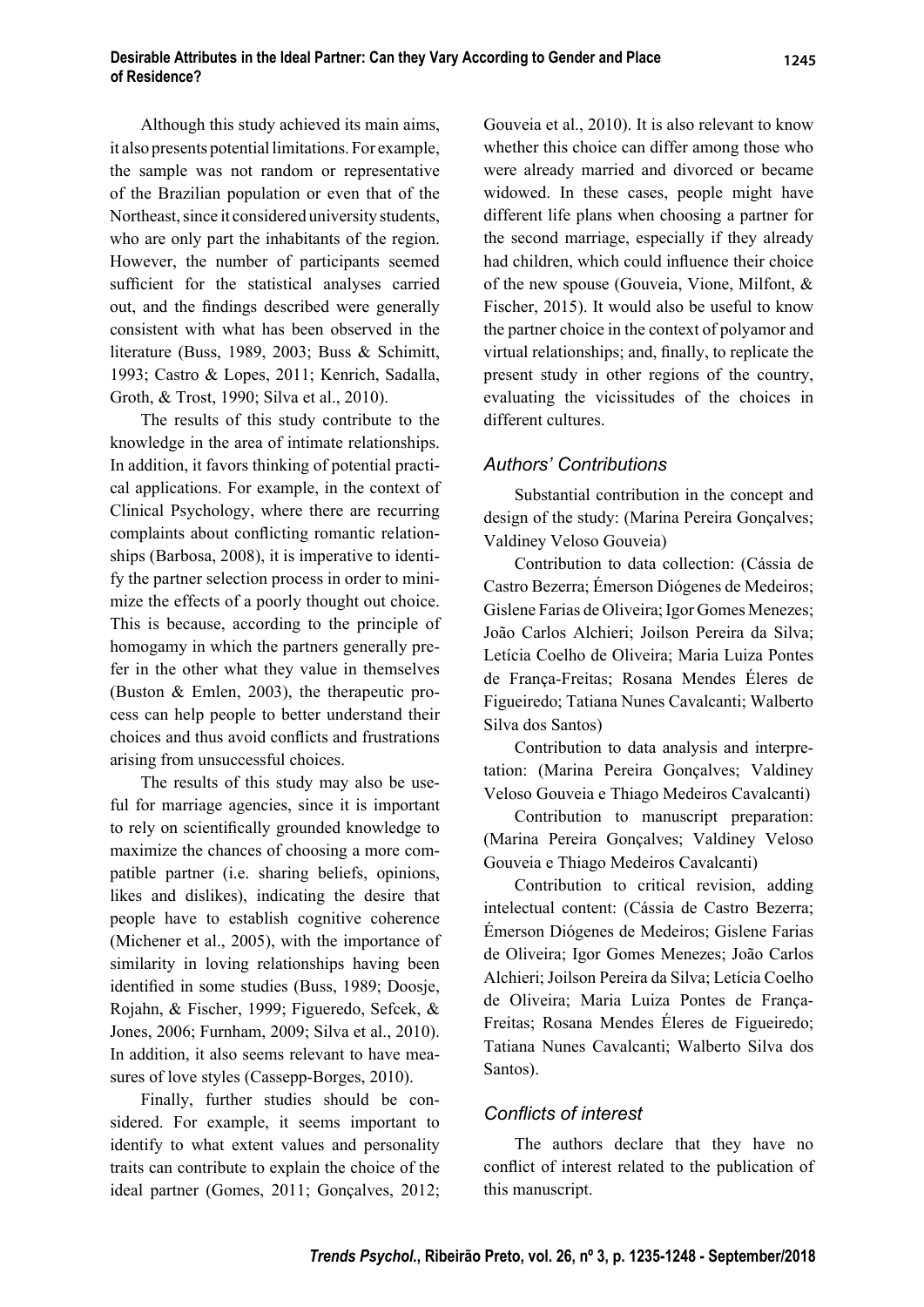#### **References**

- Andrade, A. L. (2011). *Relacionamentos românticos: Modelos de qualidade e satisfação em relacionamentos de casal* (Doctoral dissertation, Departamento de Psicologia, Universidade Federal do Espírito Santo, Vitória, ES, Brazil).
- Barbosa, D. R. (2008). *Império do amor romântico: Diferenças culturais e sexuais em casais de noivos no Brasil e na Itália* (Doctoral dissertation, Departamento de Psicologia, Universidade de São Paulo, SP, Brazil).
- Baron-Cohen, S. (2004). *Diferença essencial: A verdade sobre o cérebro de homens e mulheres*. Rio de Janeiro, RJ: Objetiva.
- Burriss, R. P., Welling, L. L., & Puts, D. A. (2011). Mate-preference drives mate-choice: Men's self-rated masculinity predicts their female partner's preference for masculinity. *Personality and Individual Differences*, *51*, 1023-1027.
- Buss, D. M. (1989). Sex differences in human mate preferences: Evolutionary hypotheses tested in 37 cultures. *Behavioral and Brain Sciences, 12,* 1-49.
- Buss, D. M. (2003). *The evolution of desire*. *Strategies of human mating*. New York: Basic Books.
- Buss, D. M. (2007). The evolution of human mating. *Acta Psychologica Sinica, 39,* 502-512.
- Buss, D. M., & Barnes, M. (1986). Preferences in human mate selection. *Journal of Personality and Social Psychology, 50,* 559-570.
- Buss, D. M., & Schmitt, D. P. (1993). Sexual strategies theory: An evolutionary perspective on human mating. *Psychological Review, 100,*  204-232.
- Buss, D. M., Shackelford, T. K., Kirkpatrick, L. A., & Larsen, R. J. (2001). A half century of mate preferences: The cultural evolution of values. *Journal of Marriage and Family, 23*, 491-503.
- Buston, P. M., & Emlen, S. T. (2003). Cognitive processes underlying human mate choice: The relationship between self-perception and mate preference in Western society. *Proceedings of the National Academy of Sciences of the United States, 100*, 8805-8806.
- Cassepp-Borges, V. (2010). *Amor e construtos relacionados: Evidências de validade de instrumentos de medida no Brasil* (Doctoral dissertation,

Departamento de Psicologia, Universidade de Brasília, DF, Brazil).

- Castro, F. N., Hattori, W. T., & Lopes, F. A. (2012). Relationship maintenance or preference satisfaction? Male and female strategies in romantic partners choice. *Journal of Social, Evolutionary & Cultural Psychology, 6*, 217-226.
- Castro, F. N., Hattori, W. T., Yamamoto, M. E., & Lopes, F. A. (2013). Romantic partners in a market perspective: Expectations about what ensures a highly desirable partner. *Psychological Reports, 113*, 605-618.
- Castro, F. N., Hattori, W. T., Yamamoto, M. E., & Lopes, F. A. (2014). Social comparisons on self-perception and mate preferences: The self and the others. *Psychology* (Irvine), *5*, 688-699.
- Castro, F. N., & Lopes, F. A. (2011). Romantic Preferences in Brazilian Undergraduate Students: From the Short Term to the Long Term. *The Journal of Sex Research, 48*, 479-485.
- Doosje, B., Rojahn, K., & Fischer, A. (1999). Partner preferences as a function of gender, age, political orientation and level of education. *Sex Role, 40*, 45-60.
- Feingold, A. (1992). Gender differences in mate selection preferences: A test of the parental investment model. *Psychological Bulletin, 112*(1), 125-139.
- Ferraz, C. V., Leite, George S., & Leite, G. S. (2011). (Eds.). *O novo divórcio no Brasil de acordo com a EC nº 66/2010*. Salvador, BA: Juspodvm.
- Figueredo, A. J., Sefcek, J. A., & Jones, D. N. (2006). The ideal romantic partner personality. *Personality and Individual Differences, 41*, 413-441.
- Furnham, A. (2009). Sex differences in mate selection preferences. *Personality and Individual Differences, 47*, 262-267.
- Gomes, A. I. A. S. B. (2011). *A escolha do (a) parceiro (a) ideal por hetero e homossexuais: Uma leitura a partir dos valores e traços de personalidade* (Master thesis, Departamento de Psicologia, Universidade Federal da Paraíba, João Pessoa, PB, Brazil).
- Gomes, A. I. A. S. B., Gouveia, V. V., Silva Júnior, N. A., Coutinho, M. L. & Santos, L. C. O. (2013). Escolha do(a) parceiro(a) ideal por heterossexuais: São seus valores e traços de personalidade uma explicação? Psicologia: Reflexão e Crítica, *26,* 29-37.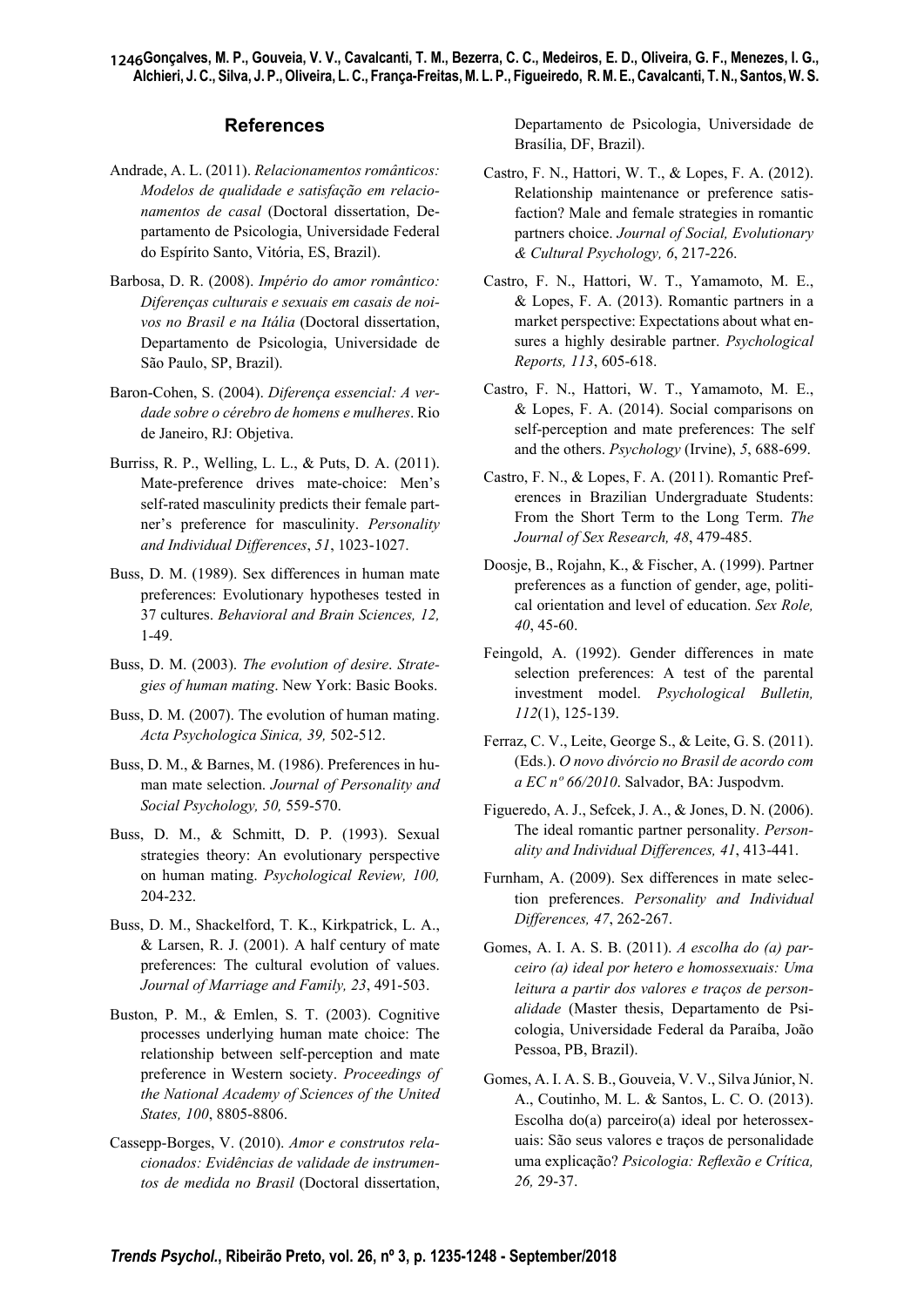- Gonçalves, M. P. (2012). *Atributos desejáveis do (a) parceiro (a) ideal: Valores e traços de personalidade como explicadores* (Doctoral dissertation, Departamento de Psicologia, Universidade Federal da Paraíba, João Pessoa, PB, Brazil).
- Gouveia, V. V., Carvalho, E. A. B., Santos, F. A, & Almeida, M. R. (2013). Escala Tetrangular do Amor: Testando sua estrutura e invariância fatorial. Psicologia: Ciência e Profissão, 33, 32-45.
- Gouveia, V. V., & Clemente, M. (2000). O individualismo-coletivismo no Brasil e na Espanha: Correlatos sócio-demográficos. Estudos de Psicolo*gia* (Natal), *5, 2*, 317-346.
- Gouveia, V. V., Fonseca, P. N., Gouveia, R. S., Diniz, P. K. C., Cavalcanti, M. F. B., & Medeiros, E. D. (2010). Correlatos valorativos de atributos desejáveis de um (a) parceiro (a) ideal. *Psicologia: Refl exão e Crítica, 23*, 166-175.
- Gouveia, V. V., Gonçalves, M. P., Gomes, A. I. A. B., Freires, L. A., & Coelho, J. A. P. M. (2014). Construção e validação da Escala de Atributos Desejáveis do(a) Parceiro(a) Ideal. *Avaliação Psicológica, 13*, 105-114.
- Gouveia, V. V., Guerra, V. M., Carvalho, R. R. A., Sousa, L. K. G., & Souza, S. S. (2013). Preocupação com a honra no nordeste brasileiro: Correlatos demográficos. Psicologia & Sociedade, *25*, 581-591.
- Gouveia, V. V., Vione, K. C., Milfont, T. L., & Fischer, R. (2015). Patterns of value change during life span: Some evidence from a functional approach of values. *Personality and Social Psychology Bulletin, 41,* 1276-1290.
- Guedes, D., & Assunção, L. (2006). Relações amorosas na contemporaneidade e indícios do colapso do amor romântico (Solidão cibernética?). *Revista Mal-estar e Subjetividade, 2,* 396-425.
- Hatfield, E., & Sprecher, S. (1996). Men's and women's preferences in marital partners in the United States, Russia, and Japan. *Journal of Cross-Cultural Psychology, 26,* 728-750.
- Hattori, W. T., Castro, F. N., & Lopes, F. A. (2013). Mate choice in adolescence: Idealizing romantic partners. *Psico-PUCRS, 44*, 226-234.
- Hofstede, G. (1984). *Culture's consequences: International differences in work-related values*. Beverly Hills; CA: Sage.
- Hofstede, G. (1991). *Cultures and organizations: Software of the mind*. London: McGraw-Hill.
- Hofstede, G., De Hilal, A. V. G., Malvezzi, S., Tanure, B., & Vinken, H. (2010). Comparing regional cultures within a country: Lessons from Brazil. *Journal of Cross-Cultural Psychology, 41*, 336-352.
- Inglehart, R. (1990). *Culture shift in advanced industrial society*. Princeton, NJ: Princeton University Press.
- Instituto Brasileiro de Geografia e Estatística. (2010). *Estatísticas do Registro Civil 2008*. Retrieved from http://www.ibge.gov.br/home/estatistica/ populacao/registrocivil/2008/
- Instituto Brasileiro de Geografia e Estatística. (2010). *Estatísticas do Registro Civil 2013*. Retrieved from http://www.ibge.gov.br/home/estatistica/ populacao/registrocivil/2013/
- Johannesen-Schmidt, M. C., & Eagly, A. H. (2002). Another look at sex differences in preferred mate characteristics: The effects of endorsing the traditional female gender role. *Psychology of Women Quarterly, 26,* 322-328.
- Kamble, S., Shackelford, T. K., Pham, M., & Buss, D. M. (2014). Indian mate preferences: Continuity, sex differences, and cultural change across a quarter of a century. *Personality and Individual Differences, 70*, 150-155.
- Kenrich, D. T., Sadalla, E. K., Groth, G., & Trost, M. R. (1990). Evolution, traits and stages of human courtship: Qualifying the parental model. *Journal of Personality, 58,* 97-116.
- Kokko, H., & Jennions, M. D. (2012). Sex diferences in parental care. In N. J. Royle, P. T. Smiseth, & M. Kölliker (Eds.), *The evolution of parental care* (pp. 101-117). Oxford, UK: University Press.
- Li, N. P., & Kenrick, D. T. (2006). Sex similarities and differences in preferences for short-term mates: What, whether, and why. *Journal of Personality and Social Psychology, 90*(3), 468-489.
- Little, A. C., Jones, B. C., DeBruine, L. M., & Caldwell, C. A. (2011). Social learning and human mate preferences: A potential mechanism for generating and maintaining betweenpopulation diversity in attraction. *Philosophical Transactions of the Royal Society B: Biological Sciences*, *366*, 366-375.
- Mafra, A. L., Castro, F. N., & Lopes, F. A. (2015). Investment in beauty, exercise, and self-esteem: Are they related to self-perception as a romantic